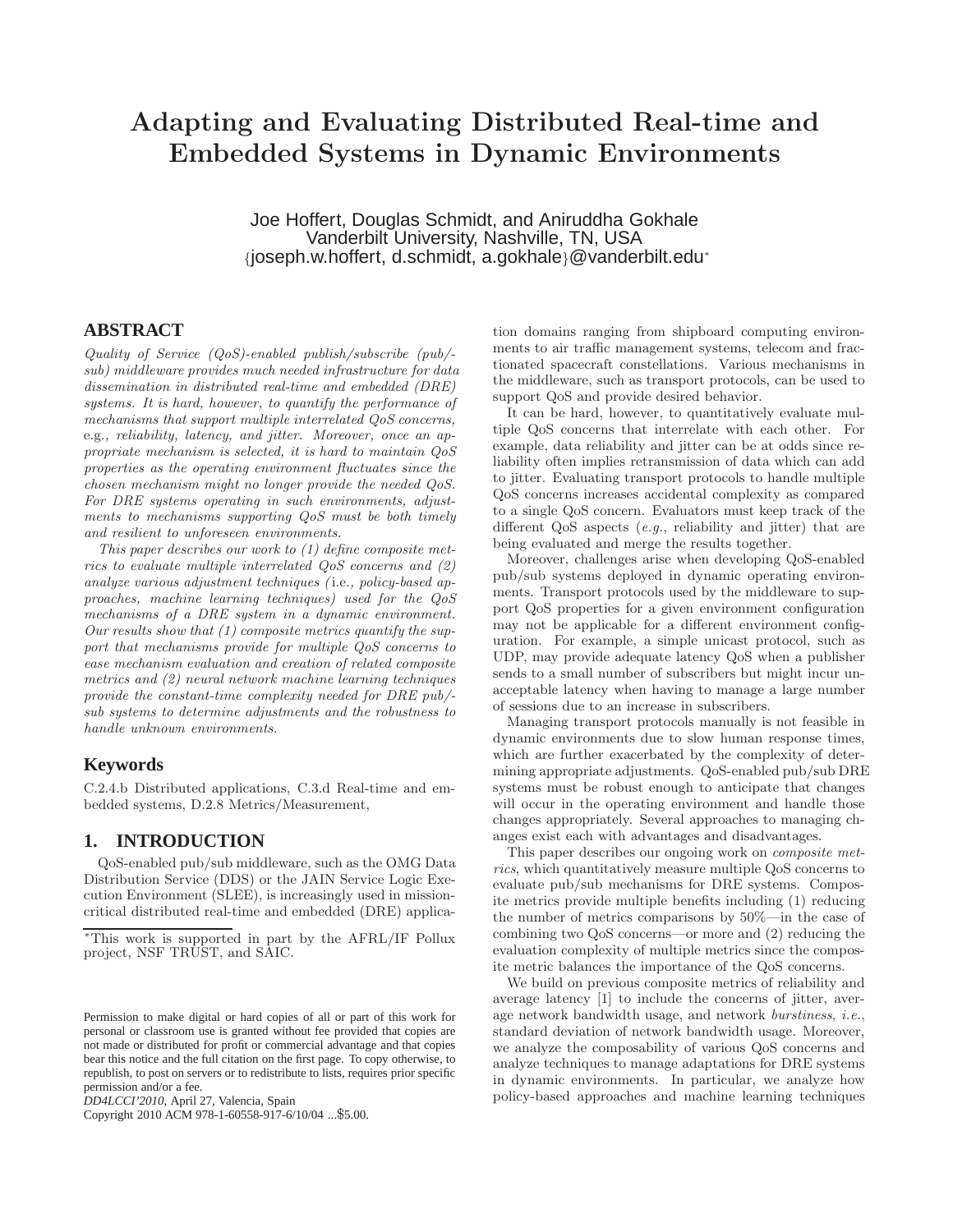help determine appropriate QoS mechanisms in a changing operating environment in terms of (1) bounded time complexity in searching for a solution, (2) accuracy of solution for known operating environments, (3) robustness to unknown operating environments, and (4) accidental development complexity.

# **2. MOTIVATING EXAMPLE - AMBIENT AS-SISTED LIVING IN SMART CITIES**

To motivate the need for managing QoS interactions and providing timely adjustments of transport protocols for QoSenabled pub/sub middleware, this section describes research challenges associated with Smart City Ambient Assisted Living (SCAAL) applications, which combine Ambient Assisted *Living*  $(AAL)$  in the context of a *smart city*  $(SC)$ . The goal of a smart city is to dissolve the computational infrastructure and establish ubiquitous, context-aware services in a metropolitan area [2].

An example SCAAL scenario involves elderly people navigating a large metropolitan area equipped with multiple technological devices that aid in various aspects of the person's mobility, sensory enhancement, communication, and monitoring. In particular, 3 dimensional high-resolution health monitoring equipment is periodically sending data. A personal data center (PDC) publishes and subscribes to the data that is being managed by the personal devices and interfaces with the smart city by publishing and subscribing to data from the ambient environment.

The environment in which the PDC operates is dynamic since (1) the elderly people move through space in the smart city and update personal information in time and (2) the smart city enhances and updates the amount and kind of data that it provides as it moves through time. Our research focuses on (1) metrics to evaluate transport protocols in support of multiple QoS concerns and (2) adjustment techniques for QoS that a PDC device must manage in a SCAAL application. To support multiple QoS aspects of the ambient data (such as 3-dimensional health monitoring information) the PDC presents the following challenges:

Challenge 1: Managing interacting QoS requirements with constrained resources. The PDC must manage multiple interacting QoS requirements, e.g., data reliability so that enough data is received to be useful and low latency and jitter for soft real-time data so that detailed 3-dimensional health monitoring data do not arrive after they are needed. The streamed data must be received soon enough so that successive dependent data (such as dependent MPEG B and P frame data being received before the next I frame makes them obsolete) can also be used. Moreover, the PDC must balance the interacting QoS requirements with limited resources, e.g., network bandwidth.

Challenge 2: Timely Adaptation. Due to timeliness concerns of DRE systems such as SCAAL applications, the PDC must adjust in a timely manner as the environment changes. If the PDC cannot adjust quickly enough it will fail to perform adequately and critical data such as 3-D health information will not be received in time. As the amount of data relevant to the SCAAL application fluctuates and the demand for information varies, the PDC must be configured to accommodate these changes with appropriate responsiveness to maintain a minimum level of service. Configuration changes must not only be timely in general but they must

also be bounded so that critical information (such as health monitoring) is not impeded.

# **3. SOLUTION APPROACH: COMPOSITE METRICS AND MACHINE LEARNING FOR AUTONOMIC ADAPTATION**

This section describes the research we are conducting with (1) composite metrics to evaluate transport protocols as QoS mechanisms and (2) adaptation techniques to determine appropriate transport protocol adjustments in support of QoS as the operating environment changes. This research is done in the context of the ADAptive Middleware And Network Transports (ADAMANT) project described next.

## **3.1 Overview of ADAptive Middleware And Network Transports (ADAMANT)**

ADAMANT leverages composite QoS metrics and machine learning along with several other technologies described below to resolve the challenges presented in Section 2.

• Composite metrics allow several QoS properties to be evaluated simultaneously. Composite metrics are used to evaluate transport protocols in multiple operating environments to determine the best protocol and parameter settings for a particular environment.

• The Artificial Neural Network (ANN) machine learning technique helps ADAMANT address Challenges 1 and 2 in Section 2 by (1) using composite metrics to determine how a transport protocol will address multiple QoS concerns for a particular environment and (2) selecting an appropriate transport protocol and protocol parameters at runtime in a timely manner given a specified QoS and a particular environment configuration.

The ANN is trained using features for several different environment configurations along with the evaluations of several transport protocols using composite metrics. The ANN interpolates and extrapolates its learning based on the current environment configuration, which might not have been included in the supervised training.

The architecture of the ADAMANT solution approach is shown in Figure 1. The ADAMANT controller receives QoS monitoring data and feeds the data to the protocol optimizer which uses the ANN to determine the appropriate transport protocol and settings. The protocol optimizer then sends the protocol selection to the controller to make appropriate adjustments to the system.

## **3.2 Evaluating Adaptation Approaches for SC-AAL Applications**

Several approaches can be used to adapt transport protocols for QoS-enabled pub/sub systems operating in dynamic environments. Below we evaluate (1) policy-based approaches, (2) reinforcement learning, and (3) supervised machine learning with and without bounded search times. We focus on timely, bounded adaptation and leave other analysis aspects of the approaches (e.g., memory requirements) as future work. Moreover, ADAMANT includes leveraging the QoS-enabled middleware to prioritize adjustments so that transition times are acceptable. We also present evaluation criteria relevant to developing and deploying an adaptation approach for SCAAL applications, including (1) boundedness in searching for a solution, (2) accuracy of solution for known environments, (3) robustness to unknown operating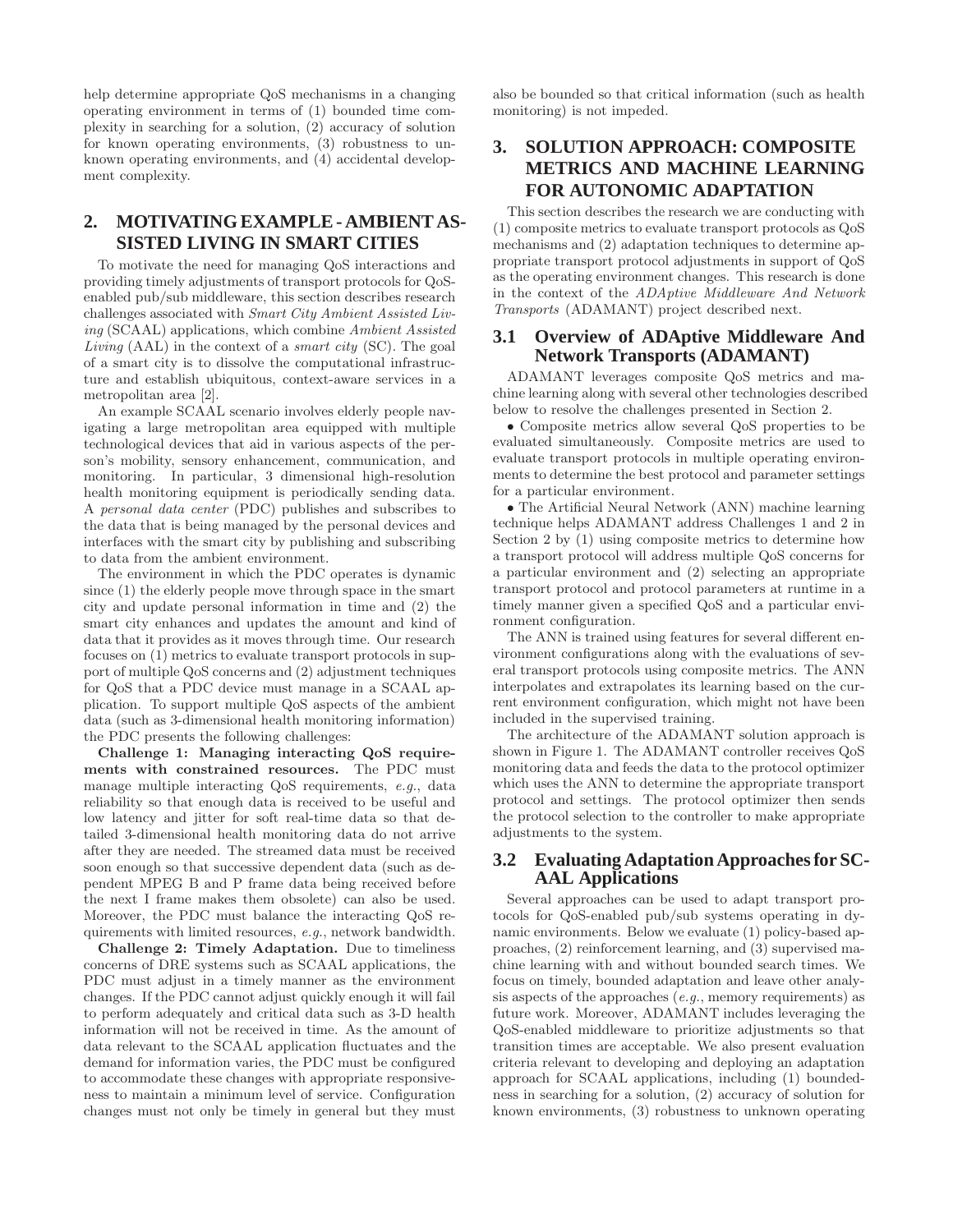

Figure 1: Architecture for ADAMANT

environments, and (4) accidental development complexity.

## *3.2.1 Evaluating Policy-based Adaptation Approaches*

Policy-based approaches provide a straightforward way to determine optimal transport protocols for a given operating environment. After certain operating conditions are checked and met, the system can be directed by the policies to alter its behavior. Figure 2 shows an example where the application checks for three environment aspects: (1) percentage loss in the network (*i.e.*, *network\_loss\_percent*), (2) number of data receivers  $(i.e., num\_receivers)$ , and  $(3)$  the rate at which data is published  $(i.e., sending_rate)$ .

```
if (network loss percent == 1\& num receivers < 5
    \epsilon \epsilon sending_rate < 0.01) {
  transport framework->use (transport1);
} else if (network_loss_percent == 5
            \&\& num receivers < 5
            \epsilon\epsilon sending rate < 0.01) {
  transport framework->use (transport2);
} else if (network loss percent == 10
            \&\& num_receivers < 5
            \&\& sending_rate < 0.01) {
  transport framework->use (transport3);
\mathcal{E}
```
#### Figure 2: Policy-based Example

Policy-based approaches can be optimized since the bounded number of (1) conditions that are checked and (2) the behaviors used to direct the system are explicitly identified. As shown in Figure 2, a switch statement or nested if statements in a programming language can be used to implement policybased approaches. In general, policy-based approaches can provide boundedness in searching for an adaptation solution and therefore address the boundedness evaluation criterion for adaptation approaches (e.g., switch statements can be optimized to constant time performance). Policy-based approaches also are highly accurate for known solutions since

developers can codify the exact behavior needed for a known environment, thereby addressing the evaluation criterion for accuracy in known environments.

Policy-based approaches, however, do not provide robustness in the face of conditions not considered a priori. Policybased approaches must have complete knowledge of all conditions that can affect the system so that this knowledge can be imperatively codified. If conditions exist that were not anticipated then unexpected system behavior can occur, which can be disastrous for mission-critical pub/sub DRE systems, so policy-based approaches do not address the robustness evaluation criterion for adaptation approaches.

Even when all relevant conditions are considered and all appropriate responses are codified, manually managing the conditions and responses for policy-based approaches increases accidental complexity. Figure 2 presents only three operating environment aspects that are checked. Since each aspect can take an infinite range of values there is an infinite number of combinations that can be checked. Even using ranges of values can lead to infinite number of combinations. Moreover, if the policies need to be modified the chance of introducing an error increases with the number of aspects considered along with the number of ranges of values for each aspect. Policy-based approaches therefore do not address the accidental development complexity criterion for adaptation approaches.

## *3.2.2 Evaluating Reinforcement Learning*

Reinforcement learning provides robustness and flexibility when not all conditions and appropriate system responses are known a priori. Reinforcement learning approaches leverage high-level abstract guidance for a proposed solution, e.g., determining the solution to be good or bad. For example, reinforcement learning sets certain system behaviors as goals and uses positive and negative reinforcements to guide the resolution of system behavior as change in an operating environment occurs [3].

Reinforcement learning explores the possible solution space to determine generalized solutions of the negative and positive reinforcements given. Reinforcement learning is thus unbounded in its determination of an appropriate response due to online exploration of the solution space and modification of decisions while the system is running. As indicated in [4], performance of reinforcement learning benefits from an additional run-time initialization period before system startup. Reinforcement learning therefore does not address the evaluation criterion for boundedness when searching for an adaptation solution.

Reinforcement learning generalizes knowledge gained from positive and negative reinforcements of multiple proposed solutions. With this generalization comes a loss of information for the specific solutions that have been tried. Reinforcement learning thus does not entirely address the criterion for accuracy in known environments.

In contrast, the generalization of knowledge for reinforcement learning does allow the approach to interpolate and extrapolate from solutions of known environments to unknown environments. Accordingly, reinforcement learning addresses the criterion for robustness to unknown operating environments.

Even when all conditions of the operating environment are known and all appropriate responses determined, reinforcement learning can manage the conditions and appropriate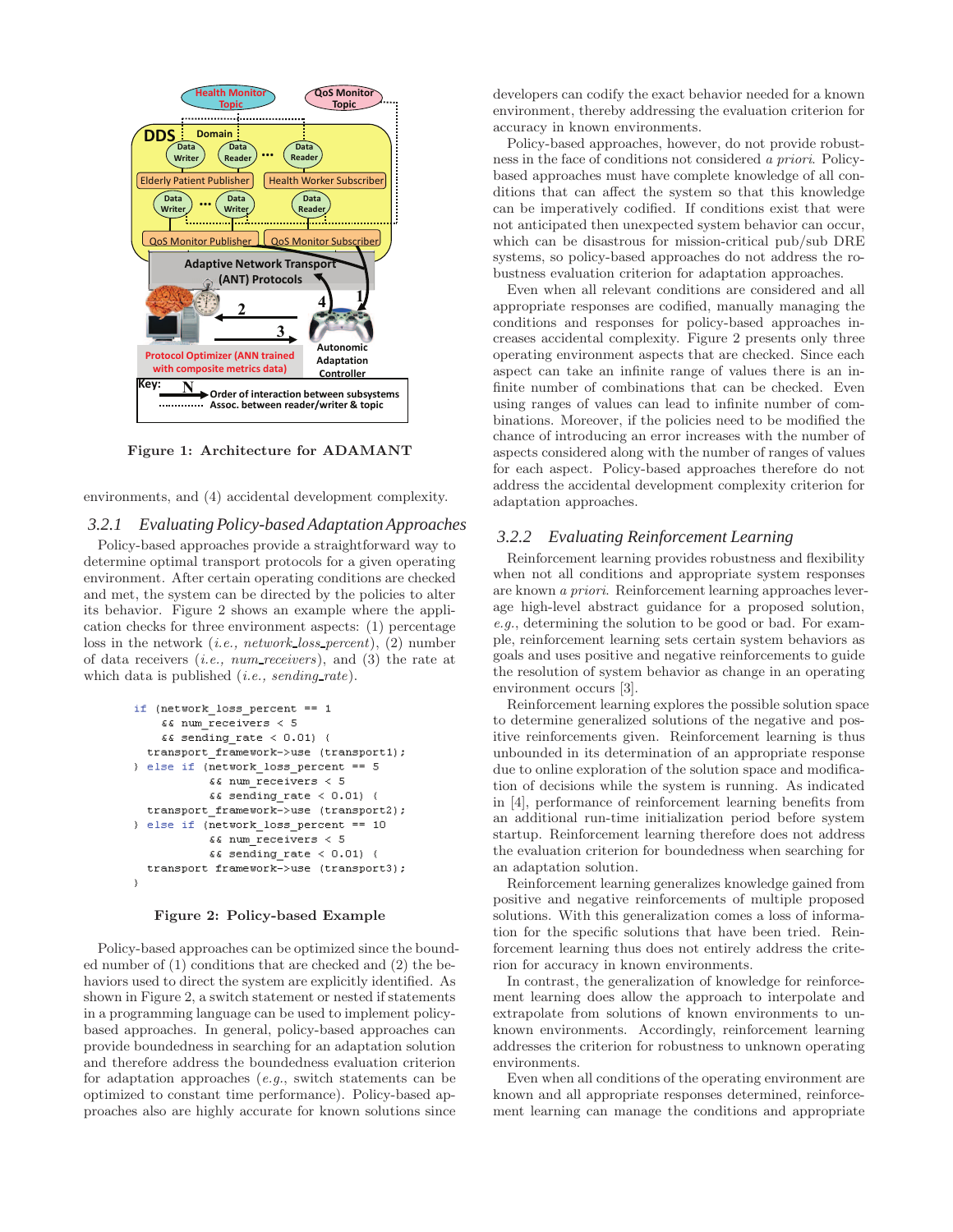responses rather than forcing developers to address these areas programmatically. Knowing how to respond to various operating environments is resolved by the reinforcement learning approach itself. Reinforcement learning thus addresses the criterion of accidental development complexity.

#### *3.2.3 Evaluating Supervised Machine Learning*

Supervised machine learning techniques classify new examples while incorporating generalized knowledge from previous examples. These techniques are supervised by being provided solutions to the problem which they use to expand the generalized knowledge. Supervised machine learning techniques generally have an offline training period to build up knowledge and then are used online when a system is running. Below we evaluate two common supervised machine learning approaches of decision trees (DTs) and artificial neural networks (ANNs).

DTs build a tree structure that branches on decisions which lead down to a leaf node that can accurately classify a new example [5]. A DT generates decision branches that split the data. Decisions that split the data more evenly are placed closer to the root of the tree. In general, a DT can be unbounded in the levels of the tree that is generated.

The attributes that are used for classification to generate the tree can be combined in an exponential number of ways. These combinations are then used to determine branches in the tree. As shown in Figure 3, the attribute network bytes is used multiple places in the tree to branch the tree. DTs



#### Figure 3: A Decision Tree For Determining Appropriate Protocol

thus do not address the boundedness criteria for adaptation.

Moreover, as with machine learning in general, the knowledge obtained is generalized to apply to a wide variety of operating environments. This generalization of knowledge implies that DTs do not perfectly address the accuracy criterion for known operating environments. They can, however, provide solutions to environments not seen previously and therefore address the robustness criterion. In addition, DTs automatically capture branching decisions to determine an appropriate transport protocol configuration, thereby addressing the criterion of accidental development complexity.

An ANN is a supervised machine learning technique that is modeled on the interaction of neurons in the human brain [6]. As shown in Figure 4, an ANN has an input layer for relevant aspects of the operating environment, e.g., percent network loss, sending rate. An output layer represents the



Figure 4: Artificial Neural Network For Determining Appropriate Protocol

solution that is generated based on the input. Connecting the input and output layers is a hidden layer. As the ANN is trained on inputs and correspondingly correct outputs, it strengthens or weakens connections between the layers to generalize based on the inputs and outputs.

Figure 4 also shows how an ANN can be configured statically in the number of hidden layers and the number of nodes in each layer that directly affects the processing time complexity between the input of operating environment conditions and the output of an appropriate transport protocol and settings. This static configuration structure supports bounded response times. ANNs thus address the boundedness criterion for generating a solution.

As ANNs generalize the knowledge from the supervised training, they provide interpolation and extrapolation of known training sets to handle conditions for which the techniques have not been trained. Although ANNs do not entirely address the accuracy criterion for known environments they do address the robustness criterion for unknown operating environments. Moreover, since ANNs automatically encapsulate the generalization of knowledge across supervised training data, they address the criterion of accidental development complexity since developers need not determine appropriate transport protocol configurations given operating environment features. Since ANNs address more of our objectives than the other approaches, we have chosen ANNs in the remainder of our work. We are also researching ways to increase the accuracy of ANNs for known environments.

#### **3.3 Composite Metrics for SCAAL Applications**

Challenge 1 in Section 2 outlines the interacting QoS concerns of reliability, latency, and jitter for SCAAL applications. Our prior work [1] showed how to quantitatively evaluate reliability and average latency via the ReLate2 metric, which multiplies the average latency by the percent packet loss as follows:

$$
ReLate2_p = \frac{\sum_{i=1}^{r} l_i}{r} \times (\frac{t-r}{t} \times 100 + 1)
$$

where  $p$  is the protocol being evaluated,

 $r =$  number of packets received,

 $l_i =$  latency of packet i,

and  $t =$  total number of packets sent.

This metric produces a numeric value that increases with either an increase in the average latency of packets received or an increase in the percentage of packets lost. When there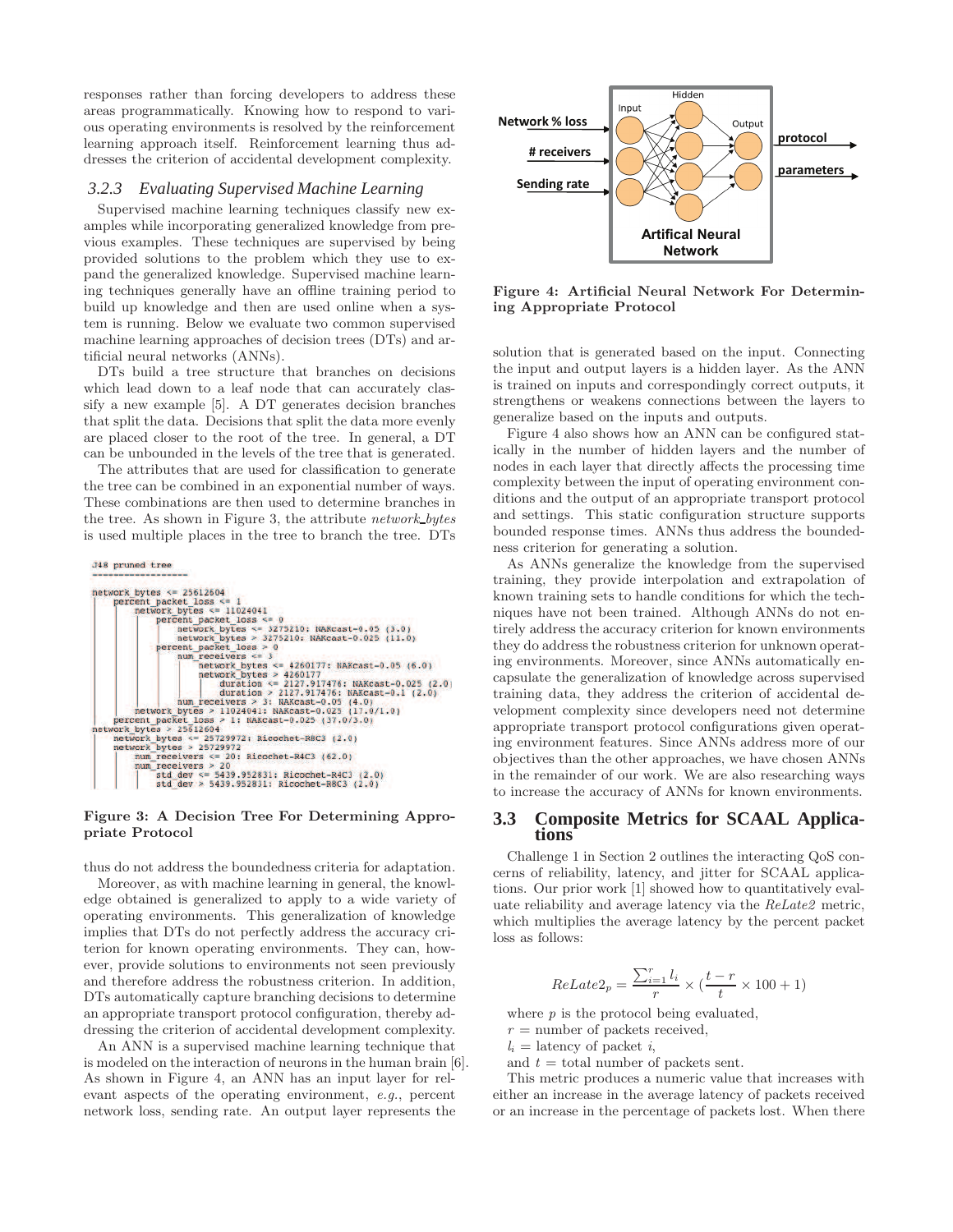are no lost packets ReLate2 values become the average latency. Lower ReLate2 values are desirable.

This paper extends the ReLate2 metric to include other  $Q$ oS properties relevant to DRE systems. In particular,  $jit$ ter (i.e., standard deviation of the latency of network packets) is also an important QoS consideration for applications using multimedia data, such as SCAAL's personal surveillance video or 3-dimensional health monitoring information. For example, as outlined in Section 2, late arriving MPEG data can be worse than not receiving the data at all. Jitter provides a way to measure the variance of data arrival times and is an important QoS consideration for data that depends on preceding or succeeding data.

Our new ReLate2Jit metric extends the original ReLate2 metric to include jitter. ReLate2Jit yields a numeric value that can quantifiably compare the performance of transport protocols wrt reliability, average latency, and jitter. Re-Late2Jit values increase with an increase in jitter and low values are more desirable than high values. We calculate the standard deviation of the packet arrivals and multiply this value by the ReLate2 metric as follows:

#### $Re Late2Jit_p = ReDate2_p \times \sigma_p$

where  $p$  is the protocol being evaluated and

 $\sigma_p$  = standard deviation of packet latency times for protocol p.

We multiply the various QoS concerns (e.g. latency, reliability) to give fair weighting (e.g., latency time units, percentage loss for reliability). We present experimental results using the ReLate2Jit metric. Our experimental environment is similar to the one used for our ReLate2 results [1], except that we use the OpenSplice DDS rather than OpenDDS. We send data from a publisher to subscribers while varying the sending rate, the percent loss in the network, and the number of subscribers.

We focus only on the transport protocols from previous work that balanced reliability and latency, e.g., (1) the NAKcast protocol, which is a NAK-based multicast protocol, with a retransmission timeout set to 0.05 and 0.025 seconds and (2) the Ricochet protocol, which is a lateral error correction protocol, with the R parameter set to 4 and 8 and the  $C$  parameter set to 3. Ricochet's  $R$  value determines how many packets are received before an error correction packet is sent out to the other receivers. Ricochet's C value determines how many other receivers are sent the error correction packet.

Figure 5 shows results of using the ReLate2Jit metric for an operating environment with 3 receivers, 1% network loss, and a sending rate of 100Hz. The results show that the Ricochet protocol performs well when considering reliability, average latency, and jitter compared against NAKcast. The ReLate2Jit values between Ricochet and NAKcast are not as profound for lower sending rates although Ricochet generally outperforms NAKcast. As sending rates increase Ricochet's jitter decreases proportionately accounting for greater disparity between Ricochet and NAKcast at higher rates.

Being able to predict and provision for adequate resources is an important aspect of DRE systems. If allocated resources are inadequate then DRE systems running in resource constrained environments will not perform as intended, so that related QoS (such as reliability and latency) will not be met. Network bandwidth is an important resource



Figure 5: ReLate2Jit for 3 Receivers, 1% Network Loss, and 100Hz Sending Rate

consideration in DRE systems since it must be provisioned and managed appropriately. Moreover, as ultra-large-scale systems [7] become more prevalent, changes in network resources, e.g., bandwidth, will become more dynamic and require more online adjustments.

To evaluate the concerns of reliability, latency, and network bandwidth we also have developed the ReLate2Net and ReLate2Burst composite metrics. ReLate2Net multiples the ReLate2 metric by the average network bandwidth usage per second to determine how a transport protocol balances reliability, latency, and network bandwidth. ReLate2Burst multiples the ReLate2 metric by the network bandwidth's burstiness, i.e., the standard deviation of average bandwidth usage per second of time, to determine how a transport protocol balances reliability, latency, and packet burstiness.

The inclusion of network bandwidth information with the ReLate2 metric provides guidance for DRE systems in evaluating transport protocols and appropriately provisioning constrained DRE systems to function as needed in dynamic environments. Moreover, for ULS systems that must manage fluctuating network bandwidth capacity the ReLate2Net and ReLate2Burst metrics can be used to select an appropriate transport protocol.

Figures 6 and 7 show results of using the ReLate2Net and ReLate2Burst metrics respectively for an operating environment with 3 receivers, 1% network loss, and a sending rate of 100Hz. The ReLate2Net results highlight that the Ricochet protocol uses considerably more network bandwidth on average than NAKcast which is to be expected. Note that NAKcast with a shorter retransmission timeout, i.e., 0.025 seconds, has a consistently lower ReLate2Net value than does NAKcast with a longer retransmission timeout, i.e., 0.05 seconds. While NAKcast 0.025 does use more network bandwidth on average than NAKcast 0.05, it also has a lower average latency since lost messages are requested sooner. The ReLate2Burst results mimic the ReLate2Net results for this environment configuration.

## **4. RELATED WORK**

This section compares our work on composite metrics and evaluating adaptation approaches within ADAMANT for dynamic applications like SCAAL with related work.

Grace et al. [8] describe an architecture metamodel for